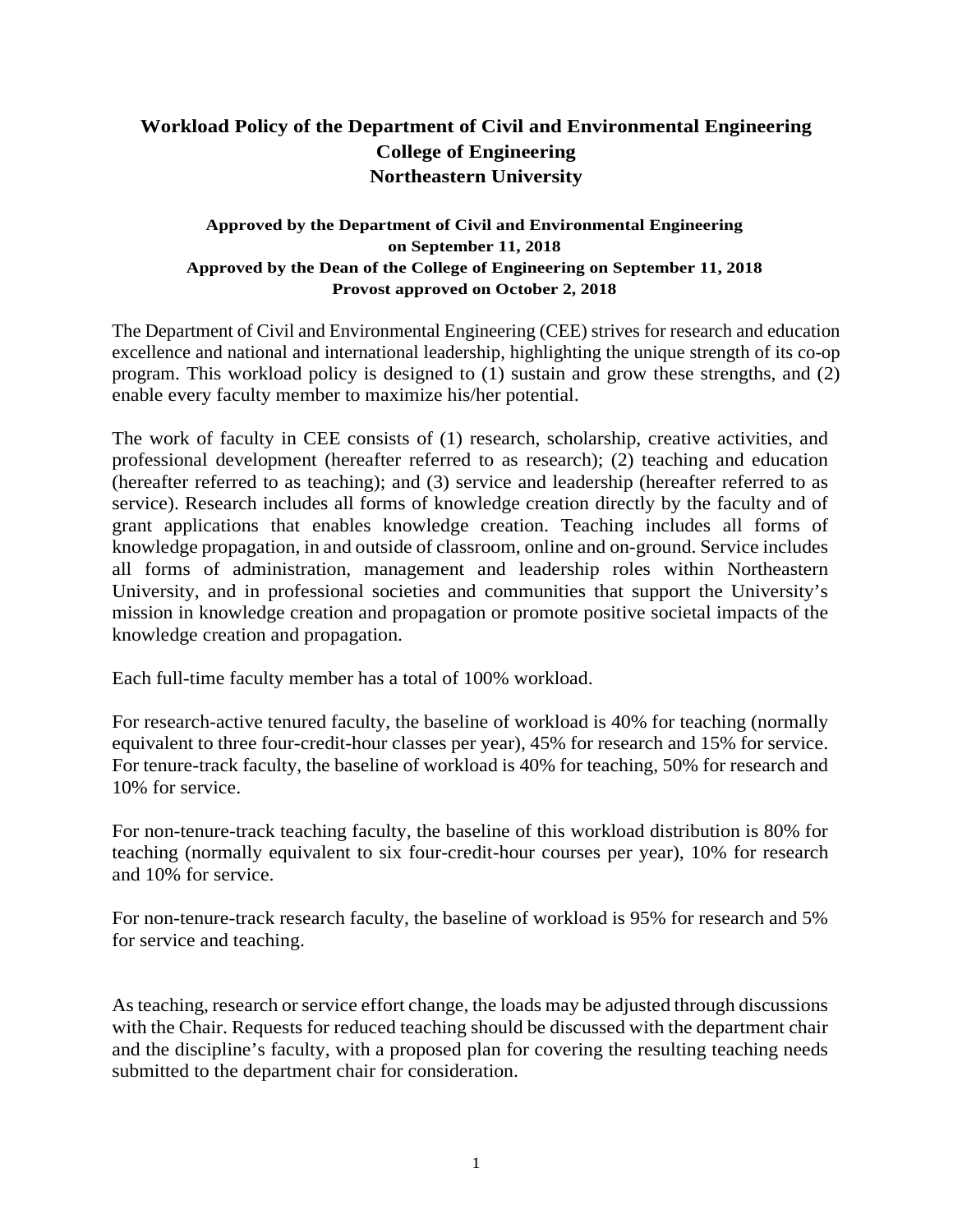Requests for reduced teaching load for family leaves, medical leaves, and maternity leaves will be accommodated according to university policy.

If a faculty member has concerns about his/her workload, the concern can be first directed to the department chair. If the concern persists, it will be discussed and decided in a general faculty meeting through a simple majority vote by those present.

If a faculty member holds a joint appointment, both for the case where the tenure home for the faculty member is in this department or in another unit of the joint appointment, the default workload will be prorated according to the percentage of appointment in this department and this can be modified through coordination with other units of the joint appointment.

There are a variety of faculty activities that constitute workload, as listed in the second paragraph of this document. The implementation of this workload policy will be addressed at the discretion of the department chair.

This policy document will be approved by faculty every five years, or as needed, at a department faculty meeting, and become available on the department SharePoint site together with the percent breakdown of workload for each faculty, and the department teaching load distribution and university committee assignments.